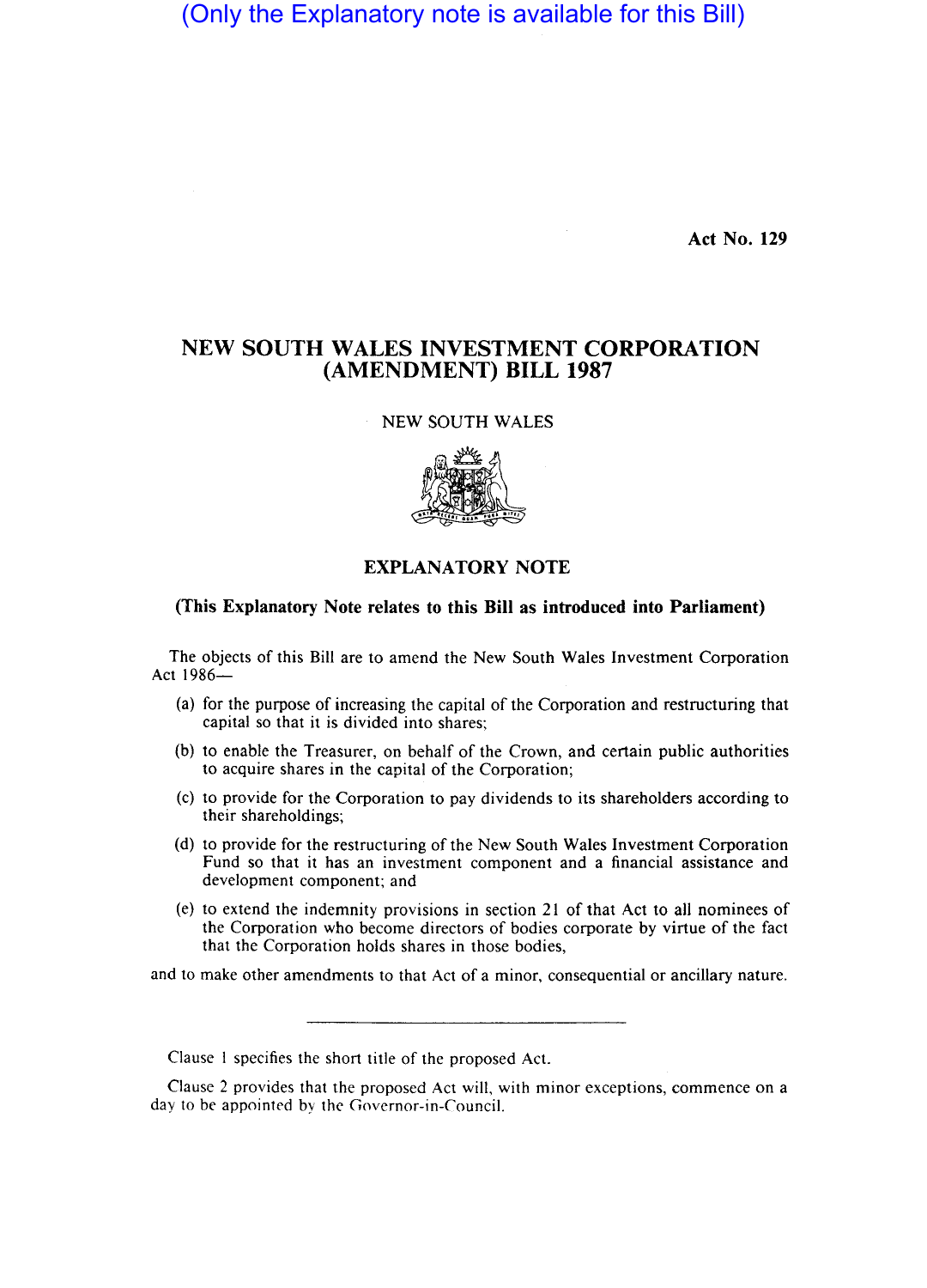Clause 3 is a formal provision that gives effect to the Schedule of amendments to the New South Wales Investment Corporation Act 1986 ("the Principal Act").

Clause 4 gives effect to the Schedule of savings and transitional provisions.

Schedule I (I) amends section 3 of the Principal Act, which defines certain expressions for the purposes of that Act, by inserting in that section definitions of "financial assistance and development function", "financial year", "investment function", "public authority", "register of shareholders", "shareholder", "share certificate" and "shares" (in relation to the Corporation). Further amendments to that section deal with the provision of financial accommodation by the Corporation and the repayment of financial accommodation so provided.

Schedule I (2) amends section 6 of the Principal Act, which specifies the general functions of the Corporation. The amendment is consequential on the amendments relating to the provision of financial accommodation, effected by Schedule I (I).

Schedule  $1$  (3) amends section 7 of the Principal Act, which specifies the powers of the Corporation. The amendment replaces the concept of loan with the wider concept of financial accommodation.

Schedule I (4) amends section 8 of the Principal Act, which requires the Corporation to comply with the Government's policy objectives. The amendment is designed to restrict the making of directions with respect to the application of the Corporation's capital to that part provided by the Treasurer from the Consolidated Fund.

Schedule I (5) amends section 15 of the Principal Act, which sets out the financial objectives of the Corporation. The amendment is consequential on the amendment to section 18 of the Principal Act (Schedule 1 (7)).

Schedule I (6) replaces section 17 of the Principal Act, which provides for the capital of the Corporation, with proposed sections 17-·17G.

The substituted section 17 provides for the capital of the Corporation to be increased from \$100,000,000 to \$150,000,000. The capital of the Corporation will be divided into class "A" shares and class "8" shares of such nominal values as the Corporation will determine. Class "A" shares will be capable of being acquired by the Treasurer on behalf of the Crown whereas class "B" shares will be available for acquisition by the Treasurer on behalf of the Crown or by certain public authorities. It will be possible to issue class "A" or class "8" shares with such preferred, deferred or other special rights, or such restrictions, as the Corporation may determine.

Proposed section 17A provides for the issue of class "A" shares.

Proposed section 178 provides for the issue of class "8" shares.

Proposed section 17c sets out the rights of holders of shares in the capital of the Corporation. A shareholder will be entitled to receive dividends declared by the Corporation in respect of shares in its capital. Class "8" shares will be transferable.

Proposed section 17D requires the Corporation to keep a register of shareholders.

Proposed section 17E provides that a shareholder of the Corporation is entitled to a share certificate.

Proposed section 17F prohibits the Corporation from dealing in its own shares.